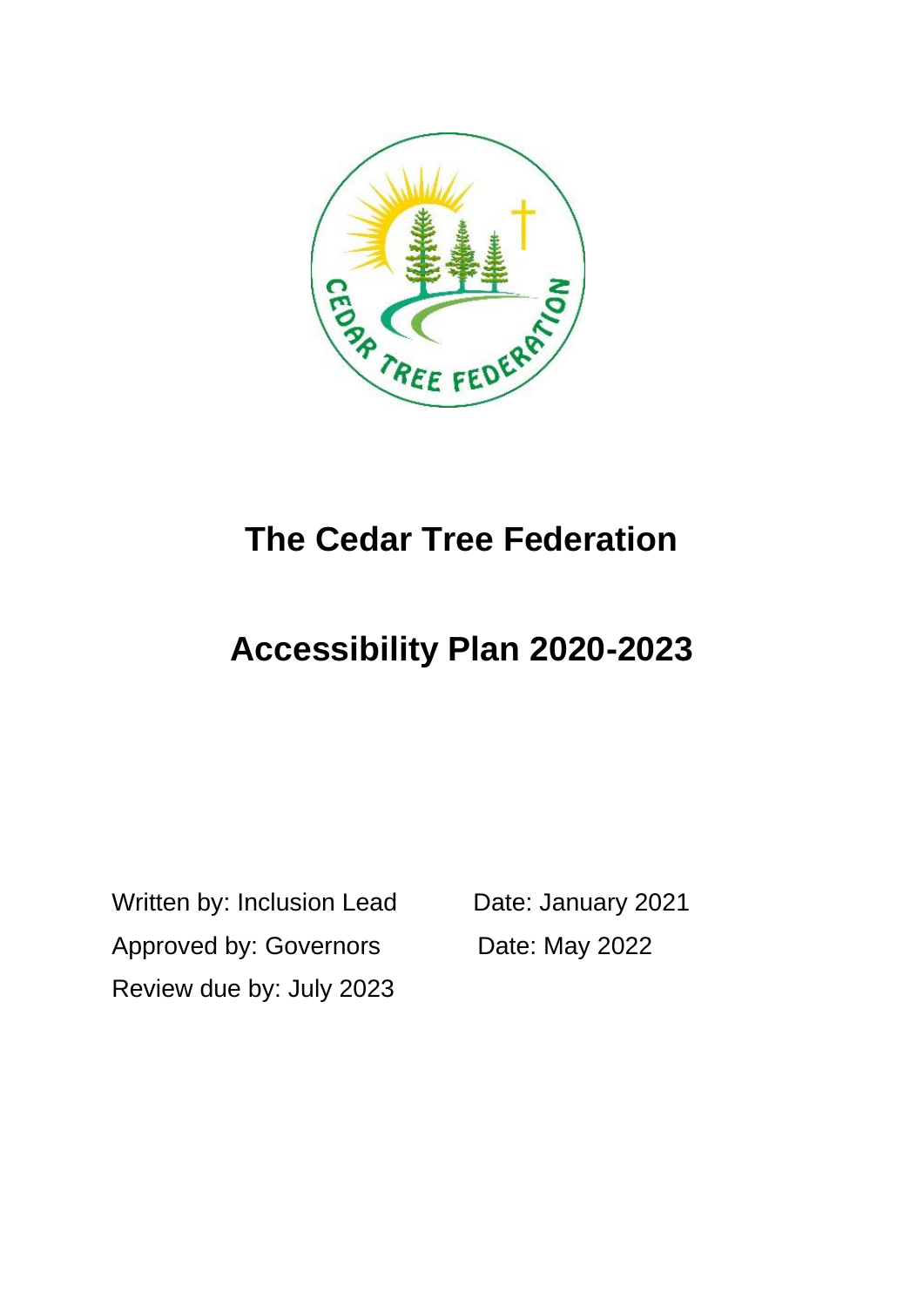#### **Introduction**

This Accessibility Plan is written in compliance with current legislation and addresses the statutory duties of The Equality Act 2010. Schools are required to make 'reasonable adjustments' for pupils with disabilities under the Equality Act 2010, to alleviate any substantial disadvantage that a disabled pupil faces in comparison with non-disabled pupils.

### **Vision and Values**

The Cedar Tree Federation is made up of two schools; Pinhoe C of E Primary School and Woodbury C of E Primary School. We are committed to ensuring our schools provide a fully inclusive environment for all of our pupils, staff, parents and visitors regardless of their education, physical, sensory, social, spiritual, emotional or cultural needs. We are committed to challenging negative attitudes about disability and accessibility and to developing a culture of awareness, tolerance and inclusion. We aim to include all users of the school, including those with disabilities, in the full life of the school, according to our vision, "Live life in all its fullness."

# **Definition of Disability**

The Equality Act 2010 defines an individual as disabled if they have a physical or mental impairment that has a 'substantial' and 'long-term' adverse effect on their ability to undertake normal day to day activities.

Under the Special Educational Needs and Disability (SEND) Code of Practice, 'longterm' is defined as 'a year or more' and 'substantial' is defined as 'more than minor or trivial'. The definition includes sensory impairments such as those affecting sight or hearing, and long-term health conditions such as asthma, diabetes, epilepsy and cancer.

# **Key Aims**

The aim of the Accessibility Plan is to show how, over time, the Cedar Tree Federation will endeavour to:

- Increase the extent to which disabled pupils can participate in the curriculum
- Improve access to the physical environment of the schools to enable disabled pupils to take better advantage of education, benefits, facilities and services provided
- Improve and make reasonable adjustments to the availability of accessible information to pupils, staff parents and visitors with disabilities.

Our Federation is also committed to ensuring staff are trained in equality issues with reference to the Equality Act 2010, including understanding disability issues.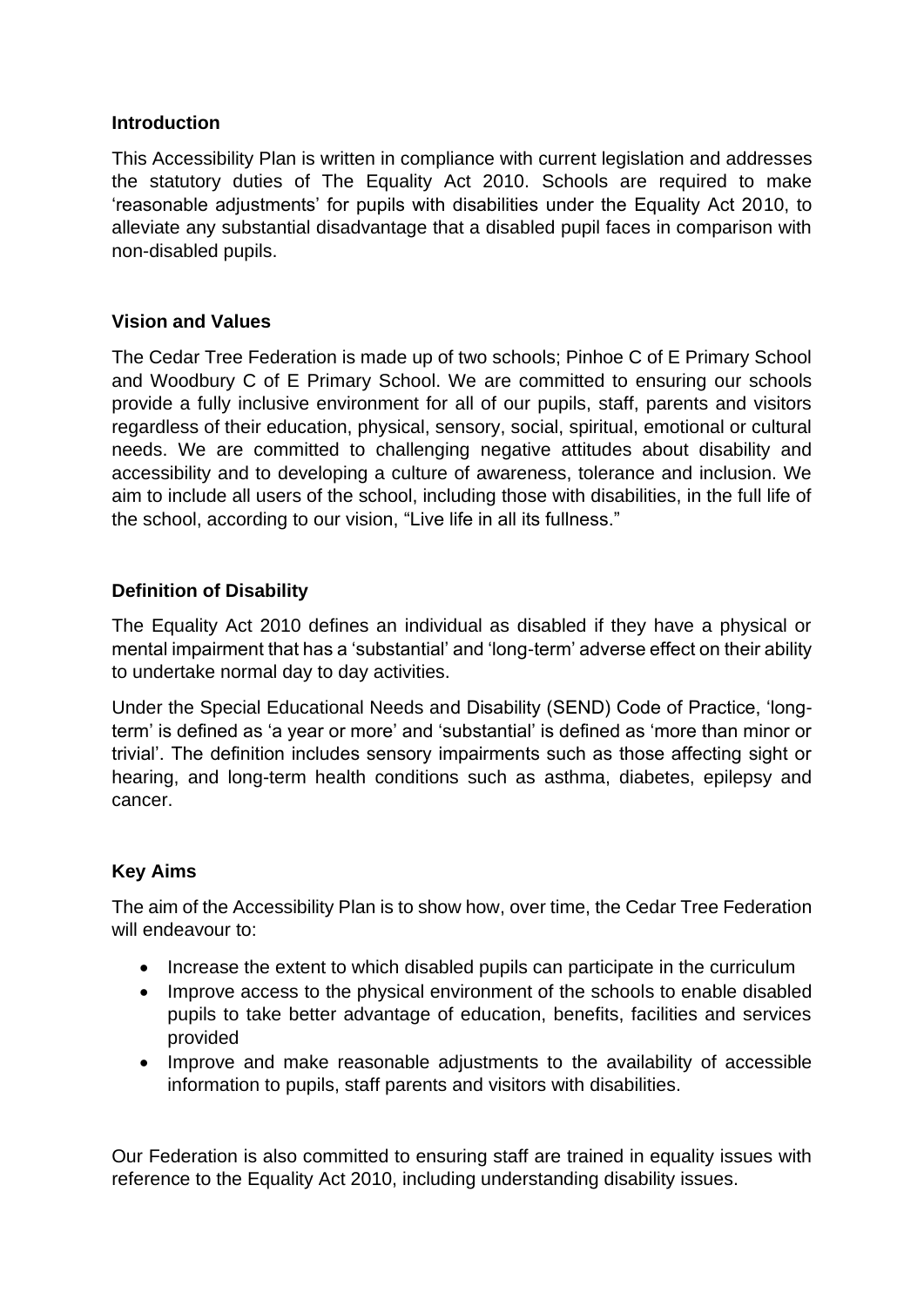The Accessibility Plan will be published on the school website and is also available in paper form on request. The Accessibility Plan is also referred to in the SEN Information report.

The school Governors are accountable for ensuring the plan is implemented, reviewed and reported on annually. The Accessibility Plan will be monitored by the SEND Governor and also by OFSTED as part of their inspection cycle.

Our school's complaints procedure covers the accessibility plan. If you have any concerns relating to accessibility in school, the complaints procedure sets out the process for raising these concerns.

# **Contextual information**

Pinhoe Primary School is one main, modern building, with a separate pre-school building. The main entrance to the offices, hall and library is via the main door which is level access and wheelchair accessible. The classrooms are all located on a lower level, accessed from the main entrance via a stair case and a lift. All the classrooms are also accessible by a level external route. The playground areas are all accessible via sloping paths. We have use of a public play area located at the top of the main playground and is accessed by going up a few steps. All of the classrooms have external doors and windows so are very light, bright and airy.

The pre-school building is accessed via a slope, making it wheelchair friendly. The inside of the building is all on one level. There are steps to access the outside area, with handrails to support access. It is also possible to access the outside area without using the steps.

The main part of the Woodbury Primary School was built in 1871 and therefore parts of the building are Victorian, it is a listed building. Woodbury Primary School consists of a main building where 4 classrooms are located and then two buildings within the grounds that houses 3 more classrooms. Within the main building there are two lots of three steps, there are hand rails to support with accessibility. There is a step to get into the main entrance of the school. Further steps are located to get into the main building form the playground, in each case handrails are in place to support with accessibility. There is a classroom located up a full flight of stairs. There is no lift.

The outer buildings are on one level, although fire escapes have steps and there are steps located onto the outdoor space for the foundation unit. The school is accessible from the playground, both the playground and field are on a slope. Most of the classrooms have external doors and all have large windows so areas are light, bright and airy.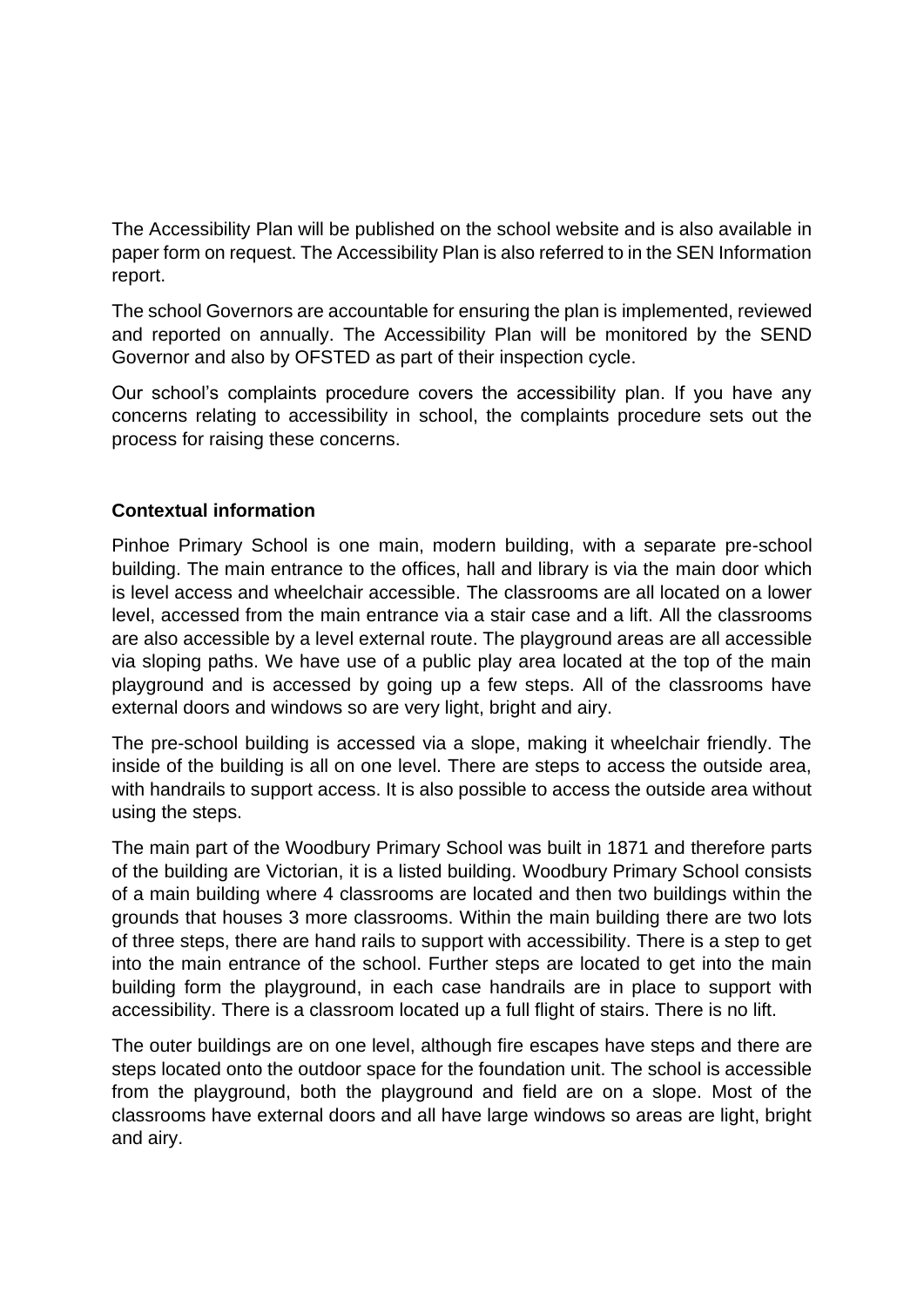### **Current range of known disabilities**

Across the Federation, we have children with a range of additional needs and disabilities including moderate to more specific learning difficulties, Communication and Interaction needs, Autism and ADHD. We also have children identified as having a visual or a hearing impairment and those with significant medical needs including diabetes and epilepsy. We also have some children and adults using our site who have identified physical needs including cerebral palsy. We currently do not have any wheelchair users, but always ensure that our sites are accessible should we have any wheelchair users accessing our sites.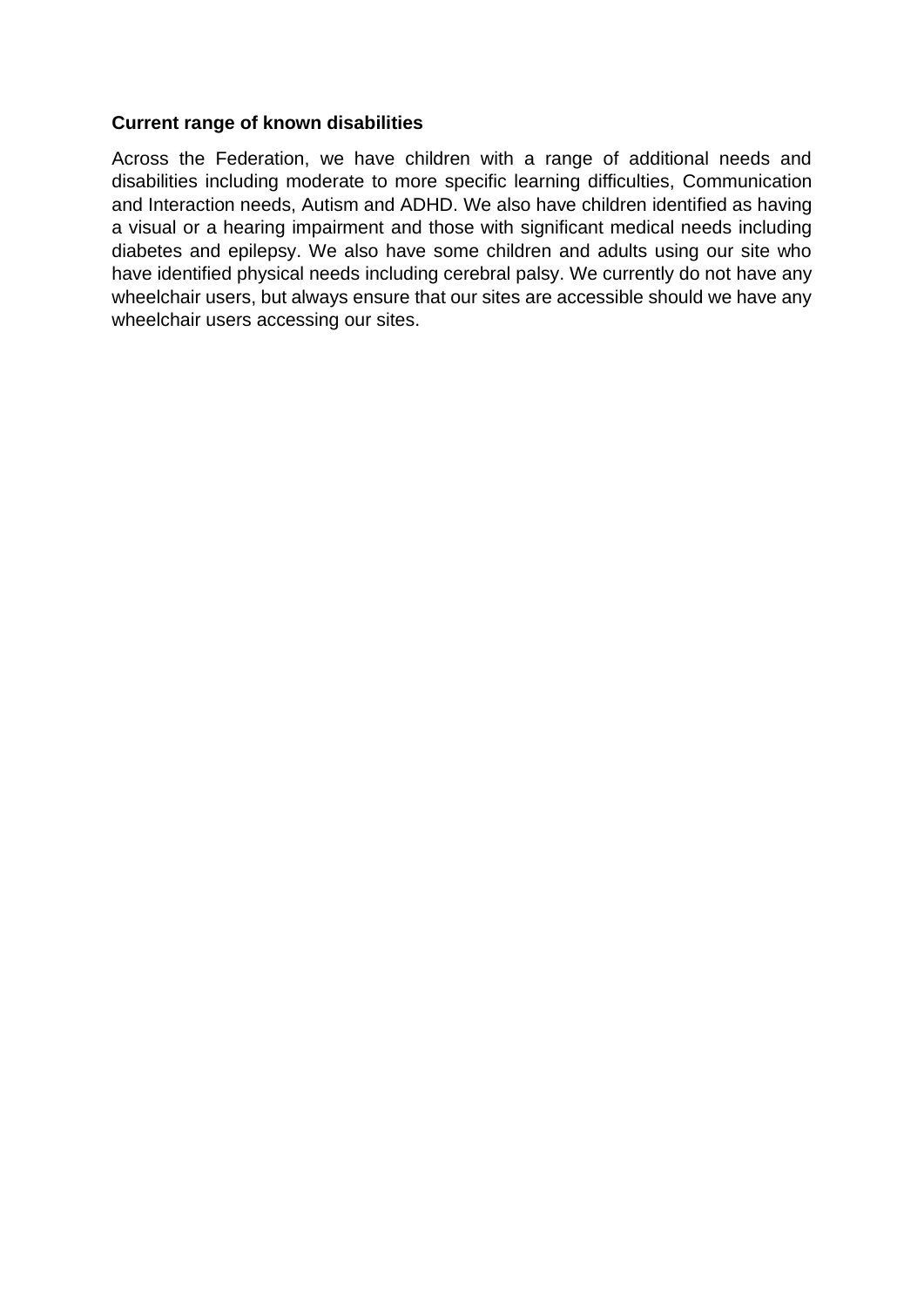### **This Action Plan shows how Pinhoe & Woodbury C of E Primary Schools will fulfil our general and specific duties under the Equality Act 2010**.

#### **Curriculum access**

**Current Good Practise to improve access to the curriculum for all pupils**

All teachers plan for a range of needs and abilities within their classroom and differentiate and adapt learning where appropriate.

We aim to use of variety of teaching and learning methods, including IT and practical resources, to enable all children to access an exciting and relevant curriculum. We aim to recognise any additional needs as early as possible through a graduated response and work closely with outside agencies to support with identifying and providing for a range of needs and disabilities.

We use of variety of interventions to support those children who have gaps in their knowledge and understanding or need further support to develop key skills, whether academically or socially, emotionally and mentally.

We have an Inclusion Team made up of highly skilled TAs who offer targeted and specialist support to those children with the most complex needs.

All pupils are able to take part in extra curricular clubs, activities and visits.

All pupils are encouraged and supported to take part in a wider range of physical activities.

We work closely with pre-school, nurseries and secondary school to support with transitions.

| <b>Accessibility Outcome</b>                                                                                                                     | <b>Action to ensure Outcome</b>                                                                                                                                                                                                                                                                                                                                                                              | <b>Success Criteria</b>                                                                                                                                                                                                           | <b>Timescale</b>           | <b>Responsible person</b>                    | <b>Review</b> |
|--------------------------------------------------------------------------------------------------------------------------------------------------|--------------------------------------------------------------------------------------------------------------------------------------------------------------------------------------------------------------------------------------------------------------------------------------------------------------------------------------------------------------------------------------------------------------|-----------------------------------------------------------------------------------------------------------------------------------------------------------------------------------------------------------------------------------|----------------------------|----------------------------------------------|---------------|
| To ensure all staff are<br>providing a high quality of<br>universal provision in their<br>classrooms to meet the<br>needs of different learners. | Auditing and monitoring<br>Universal Provision through<br>classroom observations.<br>Learning Walks and book<br>scrutiny.<br>Identifying areas for further<br>staff training and development<br>(teachers and TAs) and<br>ensuring this training is<br>effectively delivered and<br>implemented.<br>Ensure a variety of resources<br>are available to support<br>differentiation and Universal<br>Provision. | There will be a high quality of<br>Universal provision delivered<br>across every area of the<br>school, which increases the<br>independence of children<br>and enables all children to<br>fully participate in their<br>learning. | End of Autumn<br>term 2022 | Inclusion / SENDCo<br>HOS.<br>Senior leaders |               |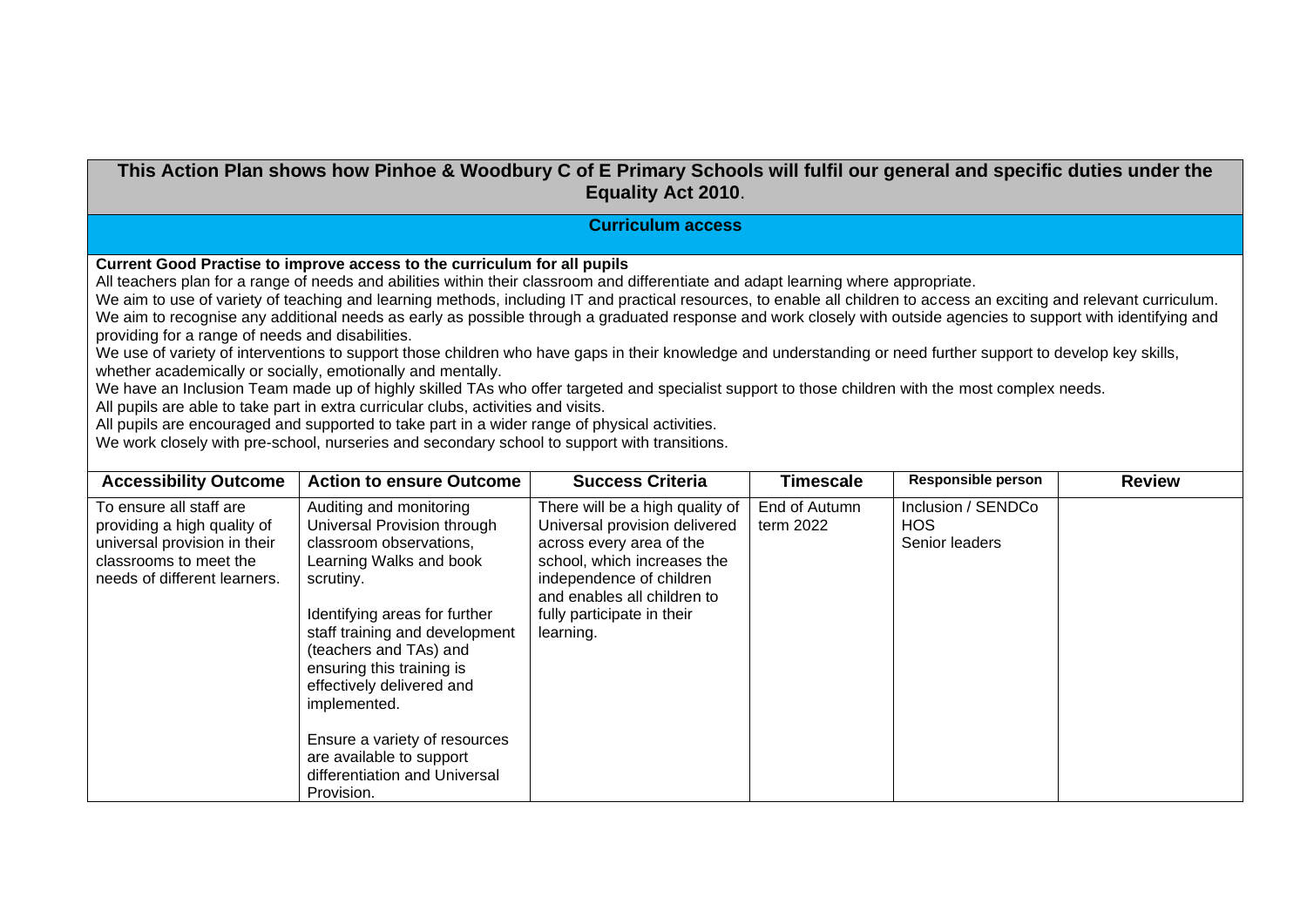| Online learning - to ensure<br>all children are able to<br>access online/remote<br>learning that is relevant for<br>them.                                                                                                                                                                                                                                                                  | Identify children who do not<br>have access to<br>technology/internet - make<br>provisions for these children by<br>supplying laptops, applying for<br>better internet access.<br>Survey parents about access<br>and appropriateness of online<br>learning.<br>Monitor the remote learning<br>that is on offer to ensure it is<br>differentiated according to<br>need where appropriate and<br>offers children a variety of<br>activities and learning                                                                                                                                                                                                                 | All children will be able to<br>access appropriate and high<br>quality online learning                                                                                                                                                                                    | Ongoing                                   | Inclusion / SENDCo<br><b>HOS</b><br>Senior leaders<br>Class teachers |  |
|--------------------------------------------------------------------------------------------------------------------------------------------------------------------------------------------------------------------------------------------------------------------------------------------------------------------------------------------------------------------------------------------|------------------------------------------------------------------------------------------------------------------------------------------------------------------------------------------------------------------------------------------------------------------------------------------------------------------------------------------------------------------------------------------------------------------------------------------------------------------------------------------------------------------------------------------------------------------------------------------------------------------------------------------------------------------------|---------------------------------------------------------------------------------------------------------------------------------------------------------------------------------------------------------------------------------------------------------------------------|-------------------------------------------|----------------------------------------------------------------------|--|
| To raise awareness of and<br>develop positive attitudes to<br>disability across the school<br>with all stakeholders<br>- to ensure ALL staff are<br>aware of the needs of those<br>with SEND.<br>- to ensure children are<br>specifically taught about<br>different needs and<br>disabilities.<br>- to ensure supply staff are<br>made fully aware of the<br>needs of individual children. | opportunities.<br>Whole staff training around<br>specific needs and disabilities<br>(including teachers, TAs,<br>MTAs, admin staff) - identify<br>key areas of focus.<br>Ensuring specific opportunities<br>for teaching about differences<br>and disabilities within the<br>curriculum to raise children's<br>awareness, including through<br>assemblies.<br>Taking part in National Support<br>days e.g. World Mental Health<br>Day, Autism Awareness, No<br>Pens day etc.<br>Inviting professionals in to<br>support with raising awareness<br>of specific needs within<br>specific classes (e.g. Visual<br>impairment team can do some<br>nice activities to raise | For all members of staff to<br>have a good awareness of<br>the various needs across the<br>school and to be able to<br>meet these appropriately.<br>For the children to be more<br>aware of a range of needs<br>and disabilities and how they<br>can support their peers. | End of each 2022<br>& Spring term<br>2023 | Inclusion / SENDCo<br><b>HOS</b><br>Senior leaders                   |  |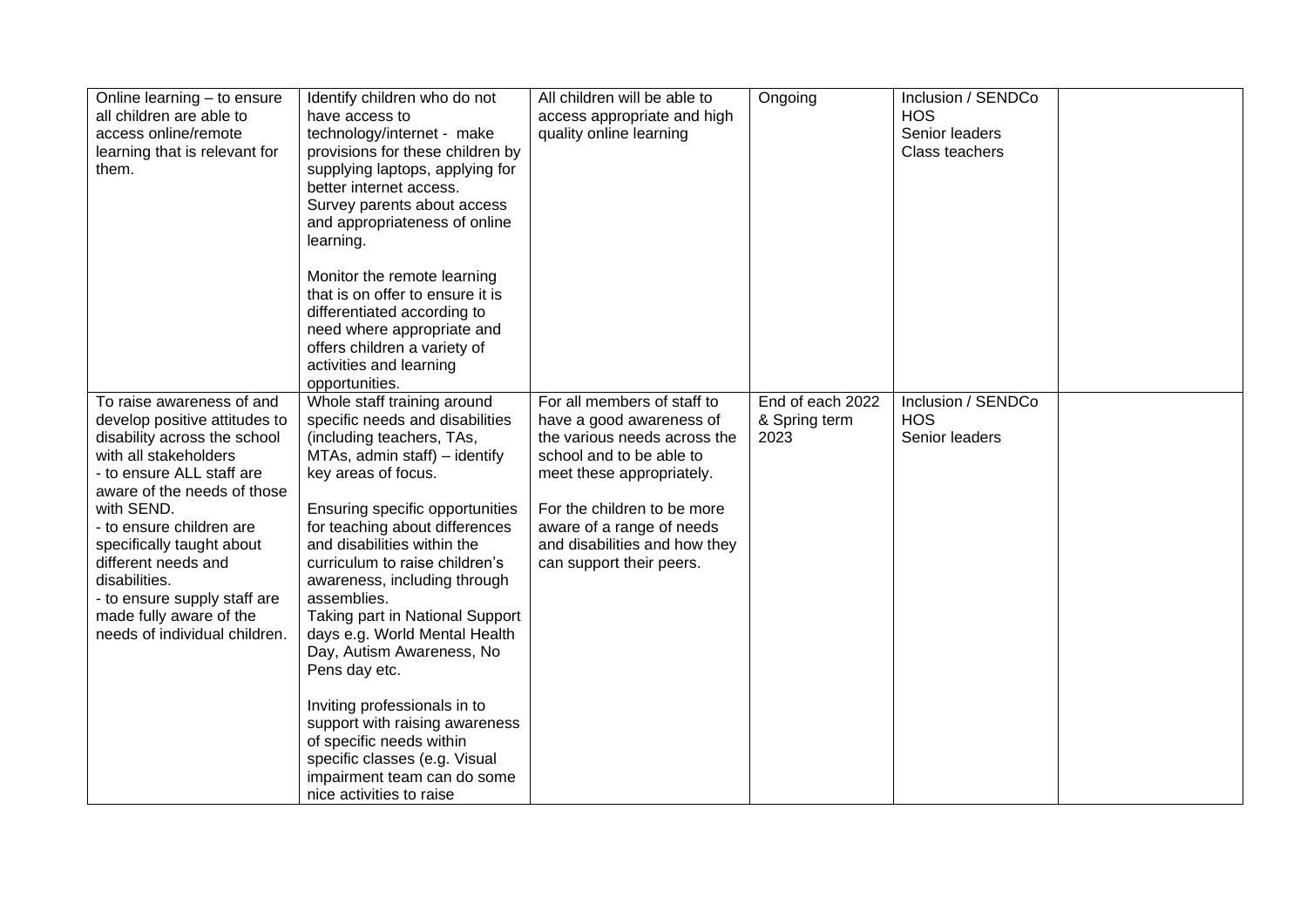|                              | awareness of what it is like to |                                |                  |                       |  |
|------------------------------|---------------------------------|--------------------------------|------------------|-----------------------|--|
|                              | have a VI)                      |                                |                  |                       |  |
|                              |                                 |                                |                  |                       |  |
|                              | Ensuring all children with      |                                |                  |                       |  |
|                              | additional needs and            |                                |                  |                       |  |
|                              | disabilities have a Pupil       |                                |                  |                       |  |
|                              | Passport that is made           |                                |                  |                       |  |
|                              | available within the classroom  |                                |                  |                       |  |
|                              | to supply teachers/TAs and      |                                |                  |                       |  |
|                              | visitors where appropriate.     |                                |                  |                       |  |
| To close the gap in          | Effective use of the online     | To reduce the gap in           | Ongoing analysis | Inclusion / SENDCo    |  |
| attainment for children in   | Provision Map tool to monitor   | attainment between children    | of outcomes      | <b>HOS</b>            |  |
| vulnerable groups, including | and evaluate outcomes and       | of vulnerable groups and       | across each term | Senior leaders        |  |
| those with disabilities, by  | progress.                       | those that are not vulnerable. |                  | <b>Class Teachers</b> |  |
| closely tracking and         |                                 |                                |                  | <b>Tuition Leads</b>  |  |
| monitoring the impact of     | SLT to meet to analyse data     |                                |                  |                       |  |
| targeted interventions       | and make plans to improve       |                                |                  |                       |  |
| across the school.           | outcomes.                       |                                |                  |                       |  |
|                              | Regular monitoring and          |                                |                  |                       |  |
|                              | evaluation of the interventions |                                |                  |                       |  |
|                              | and catch up programmes that    |                                |                  |                       |  |
|                              | are in place to ensure these    |                                |                  |                       |  |
|                              | are relevant and having the     |                                |                  |                       |  |
|                              | desired impact.                 |                                |                  |                       |  |
| To ensure all children with  | Identify what resources and IT  | IT and other resources are     | Ongoing          | Inclusion / SENDCo    |  |
| SEND have access to          | support children need.          | used widely across the         |                  | <b>HOS</b>            |  |
| appropriate IT and           |                                 | school and effectively         |                  | Senior leaders        |  |
| resources to support         | Ensure we have enough           | support the needs of all       |                  |                       |  |
| learning                     | chromebooks for the children    | children, enabling them        |                  |                       |  |
|                              | who need these to enhance       | access to a full and broad     |                  |                       |  |
|                              | their learning.                 | learning experience.           |                  |                       |  |
|                              |                                 |                                |                  |                       |  |
|                              | To provide further training for |                                |                  |                       |  |
|                              | staff in how best to use IT to  |                                |                  |                       |  |
|                              | support the different needs of  |                                |                  |                       |  |
|                              | children.                       |                                |                  |                       |  |
|                              | To ensure all staff are         |                                |                  |                       |  |
|                              | providing children with         |                                |                  |                       |  |
|                              | alternative forms of recording  |                                |                  |                       |  |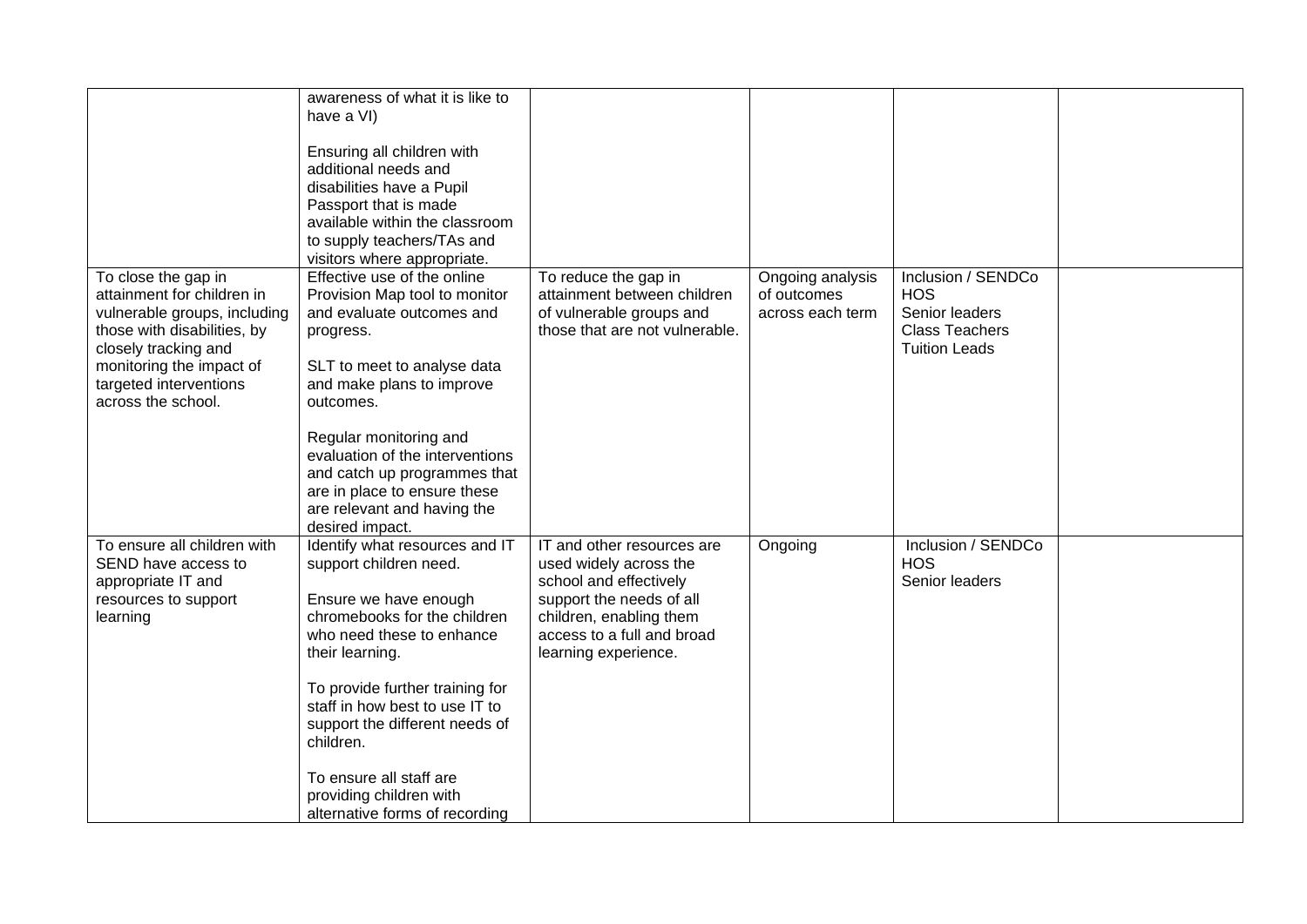|                                                                                                                                                                                                                                                                                                                                                                                                                                                                                              | on a regular basis to support<br>their learning.<br>Seek funding for further IT<br>support whether needed.<br>Support from the ICT/SEND<br>team to ensure we are utilising<br>technology to its full potential<br>to support different needs.                                                                                                              |                                                                                                                       |                  |                                                                                                                 |               |  |
|----------------------------------------------------------------------------------------------------------------------------------------------------------------------------------------------------------------------------------------------------------------------------------------------------------------------------------------------------------------------------------------------------------------------------------------------------------------------------------------------|------------------------------------------------------------------------------------------------------------------------------------------------------------------------------------------------------------------------------------------------------------------------------------------------------------------------------------------------------------|-----------------------------------------------------------------------------------------------------------------------|------------------|-----------------------------------------------------------------------------------------------------------------|---------------|--|
|                                                                                                                                                                                                                                                                                                                                                                                                                                                                                              |                                                                                                                                                                                                                                                                                                                                                            | <b>Physical Access</b>                                                                                                |                  |                                                                                                                 |               |  |
| Current good practise to ensure good access to the physical environment<br>There is access to the main school entrance via a sloping path in both schools.<br>There is a staff carpark with access to the school (slopping).<br>Emergency procedures are in place to ensure quick and safe evacuation for everyone from the building should this be required; individual risk assessments are<br>undertaken where needed.<br>There is disabled toilet accessible in each main building area. |                                                                                                                                                                                                                                                                                                                                                            |                                                                                                                       |                  |                                                                                                                 |               |  |
| <b>Accessibility Outcome</b>                                                                                                                                                                                                                                                                                                                                                                                                                                                                 | <b>Action to ensure Outcome</b>                                                                                                                                                                                                                                                                                                                            | <b>Success Criteria</b>                                                                                               | <b>Timescale</b> | <b>Responsible person</b>                                                                                       | <b>Review</b> |  |
| To review the physical<br>access of the school site in<br>relation to the Devon<br>accessibility audit                                                                                                                                                                                                                                                                                                                                                                                       | To use the Devon accessibility<br>audit to identify further site<br>provisions needed for people<br>with a disability.<br>To have support with<br>developing site accessibility<br>from ROVIC if needed.                                                                                                                                                   | Improvements will be made<br>where identified to the school<br>site to enhance access for<br>those with a disability. | Annually by July | Inclusion / SENDCo<br><b>HOS</b><br>Senior leaders<br><b>Health and Safety</b><br>lead<br><b>Executive Head</b> |               |  |
| To ensure the school site is<br>safe and accessible for<br>those with a visual<br>impairment.                                                                                                                                                                                                                                                                                                                                                                                                | Audit current provision related<br>to VI.<br>Ensure clear yellow markings<br>are present on steps inside<br>and outside.<br>Seek further advice on how to<br>improve our access from<br>ROVIC.<br>Make further improvement to<br>the indoor and outdoor spaces<br>to ensure they support the<br>needs of those with VI based<br>on Audit and ROVIC advice. | Site access is improved both<br>inside and outside for those<br>with a Visual Impairment.                             | Annually         | Inclusion / SENDCo<br><b>HOS</b><br>Health and safety<br>lead                                                   |               |  |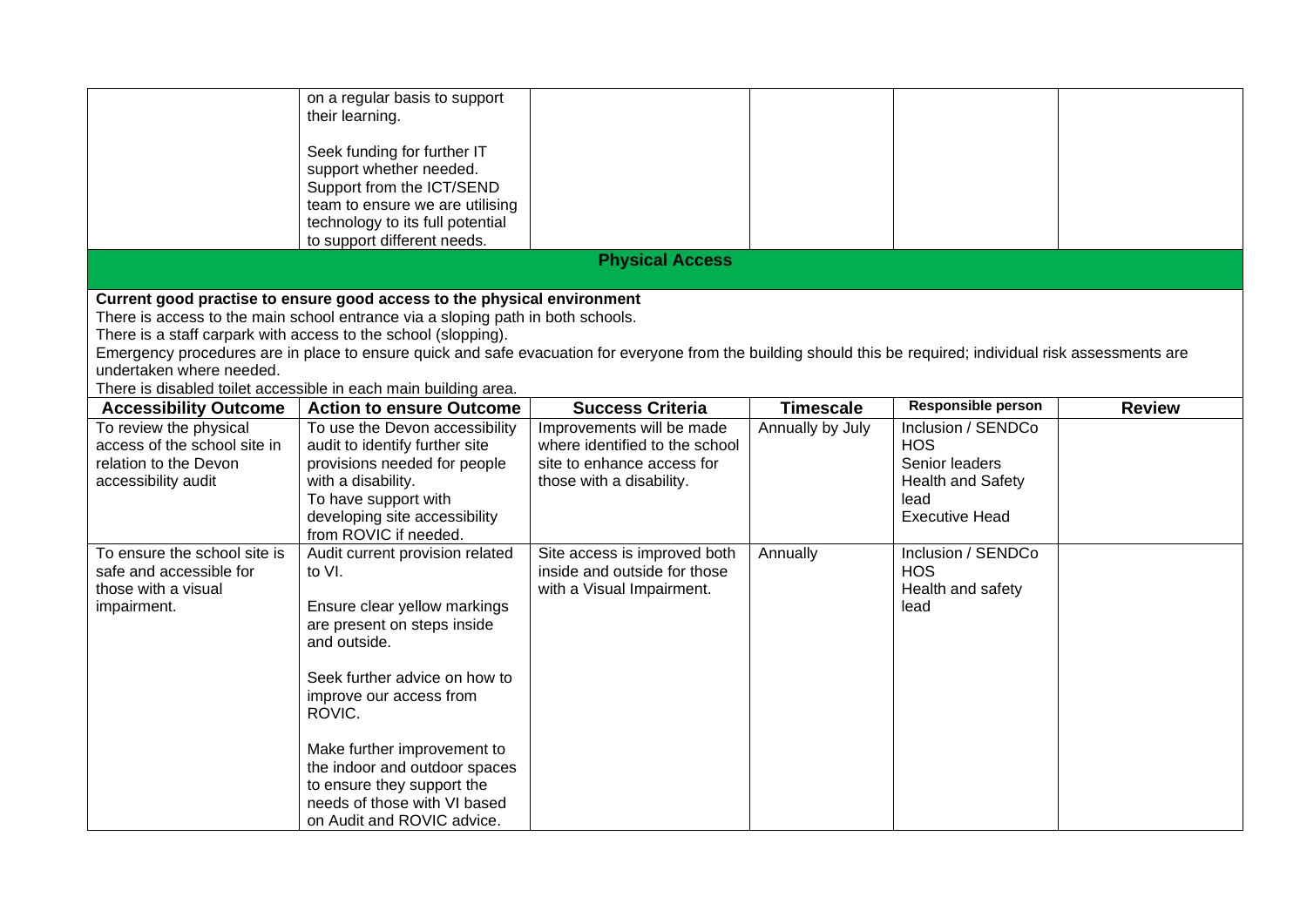| To ensure the school site is<br>safe and accessible for<br>those with a hearing<br>impairment.                                                                                                                                                                                                                                                       | Audit current provision related<br>to HI.<br>Seek further advice from the<br>hearing impairment team<br>about how we could improve<br>our provision and better<br>support those with HI generally<br>across the school - including<br>whether any sound systems<br>would provide a better learning<br>experience for some children.<br>Further training for all staff to<br>ensure they are fully aware of<br>how best to support children<br>with hearing impairments. | Learning experiences for<br>children with a Hearing<br>Impairment are significantly<br>improved. | End of Autumn<br>term 2022 | Inclusion / SENDCo<br><b>HOS</b><br>Health and safety<br>lead |  |  |
|------------------------------------------------------------------------------------------------------------------------------------------------------------------------------------------------------------------------------------------------------------------------------------------------------------------------------------------------------|-------------------------------------------------------------------------------------------------------------------------------------------------------------------------------------------------------------------------------------------------------------------------------------------------------------------------------------------------------------------------------------------------------------------------------------------------------------------------|--------------------------------------------------------------------------------------------------|----------------------------|---------------------------------------------------------------|--|--|
| To develop staff's<br>awareness of how to make<br>classrooms more<br>accessible for children with<br>APD and SLCN                                                                                                                                                                                                                                    | To cascade Devon Enhanced<br>Learning Programme training<br>to all staff about improving<br>classroom access for children<br>with SLCN and APD by<br>reducing noise, clutter and<br>increasing the use of visuals.<br>To ensure this information is<br>embedded into classroom<br>practise.                                                                                                                                                                             | To ensure every learning is<br>fully accessible by all<br>children with SLCN or APD.             | End of Autumn<br>2022      | Inclusion / SENDCo                                            |  |  |
|                                                                                                                                                                                                                                                                                                                                                      |                                                                                                                                                                                                                                                                                                                                                                                                                                                                         | <b>Provision of Information</b>                                                                  |                            |                                                               |  |  |
| Current good practise to enhance access to information and written documentation<br>In the past, we have had good links with the Babcock EAL team and have sought support for parent meetings.<br>The school use the Widgit software to produce visual supports which can be used alongside written information to support access and understanding. |                                                                                                                                                                                                                                                                                                                                                                                                                                                                         |                                                                                                  |                            |                                                               |  |  |
| To review the accessibility<br>of information on the school<br>website, ensuring it is easy<br>to find information and<br>accessible for parents with<br>EAL.                                                                                                                                                                                        | Audit current website to<br>identify where improvements<br>could be made.                                                                                                                                                                                                                                                                                                                                                                                               | The website is well<br>structured and easy to use<br>for all users.                              | End of Autumn<br>term2022  | HOS&<br><b>Executive Head</b>                                 |  |  |